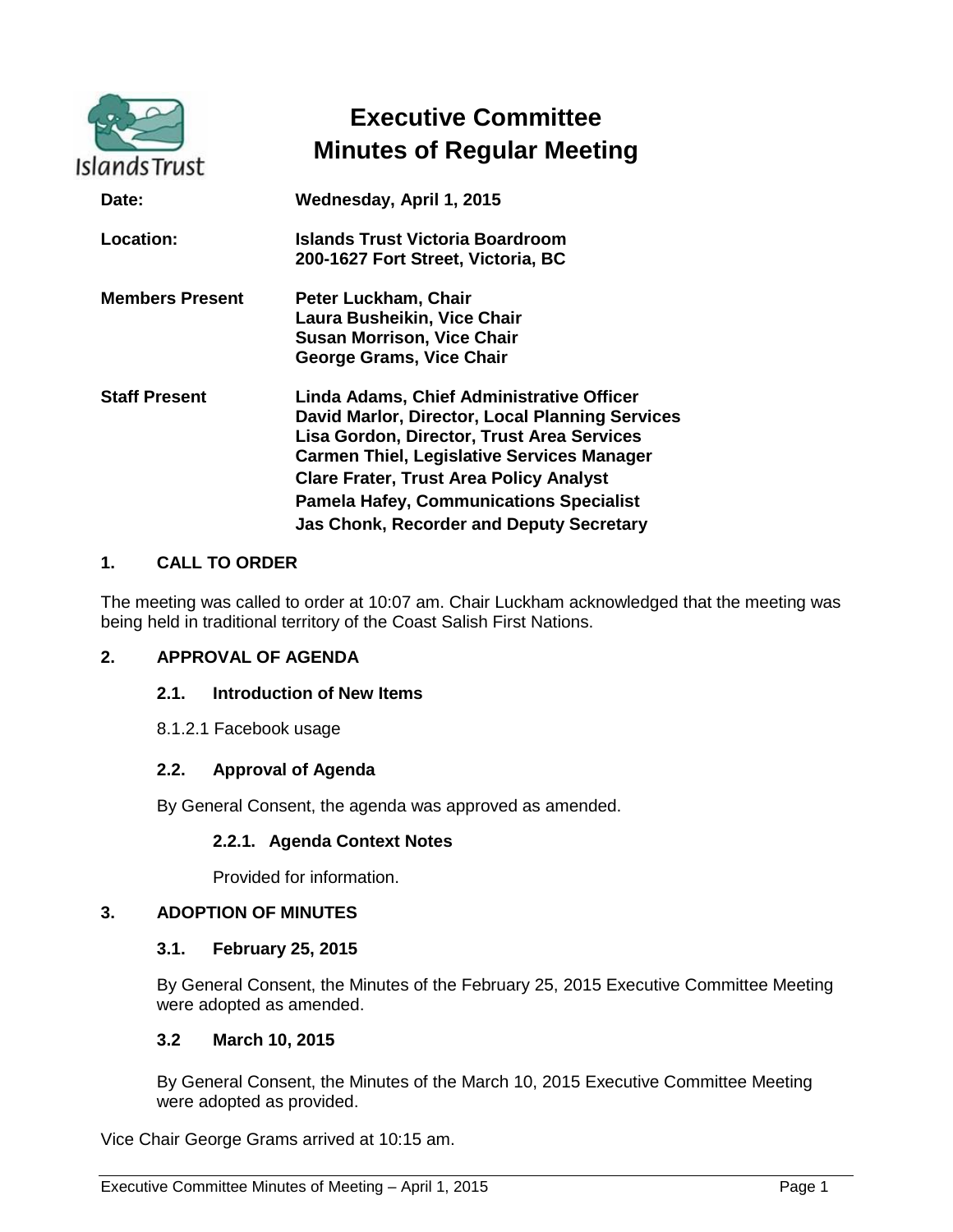## **4. FOLLOWUP ACTION LIST AND UPDATES**

#### **4.1. Followup Action List**

Provided for information.

#### **4.2. Director/CAO Updates**

Directors provided updates on their follow up action list items and current activities.

#### **4.3. Local Trust Committee Chair Updates**

Executive Committee members provided verbal updates on recent activities in their roles as local trust committee chairs.

### **5. BYLAWS FOR APPROVAL CONSIDERATION**

#### **5.1 Bowen Island Municipality Bylaw No. 381**

It was noted that Bowen Island Municipality has referred Bylaw 381 to the Executive Committee after first reading. It is a 'non-OCP' bylaw that requires comment only, rather than approval.

## **EC-2015-035**

### **It was MOVED and SECONDED,**

That the Executive Committee advise Bowen Island Municipality that Bylaw 381, cited as "Bowen Island Municipality Land Use Bylaw No. 57, 2002, Amendment Bylaw No. 381, 2015" is not contrary or at variance to the Islands Trust Policy **Statement** 

### **CARRIED**

### **EC-2015-036**

### **It was MOVED and SECONDED,**

That the Executive Committee advise Bowen Island Municipality that we congratulate Bowen Island Municipality for tackling the issues identified in Bylaw No. 381 and look forward to future bylaw amendments regarding shoreline protection.

**CARRIED**

### **6. TRUST COUNCIL MEETING PREPARATION**

### **6.1. Post March Council Joint Session**

### **6.1.1. Roundtable**

Executive Committee members and senior management provided feedback regarding the March 2015 Trust Council meeting, noting what went well and identifying areas for future improvement.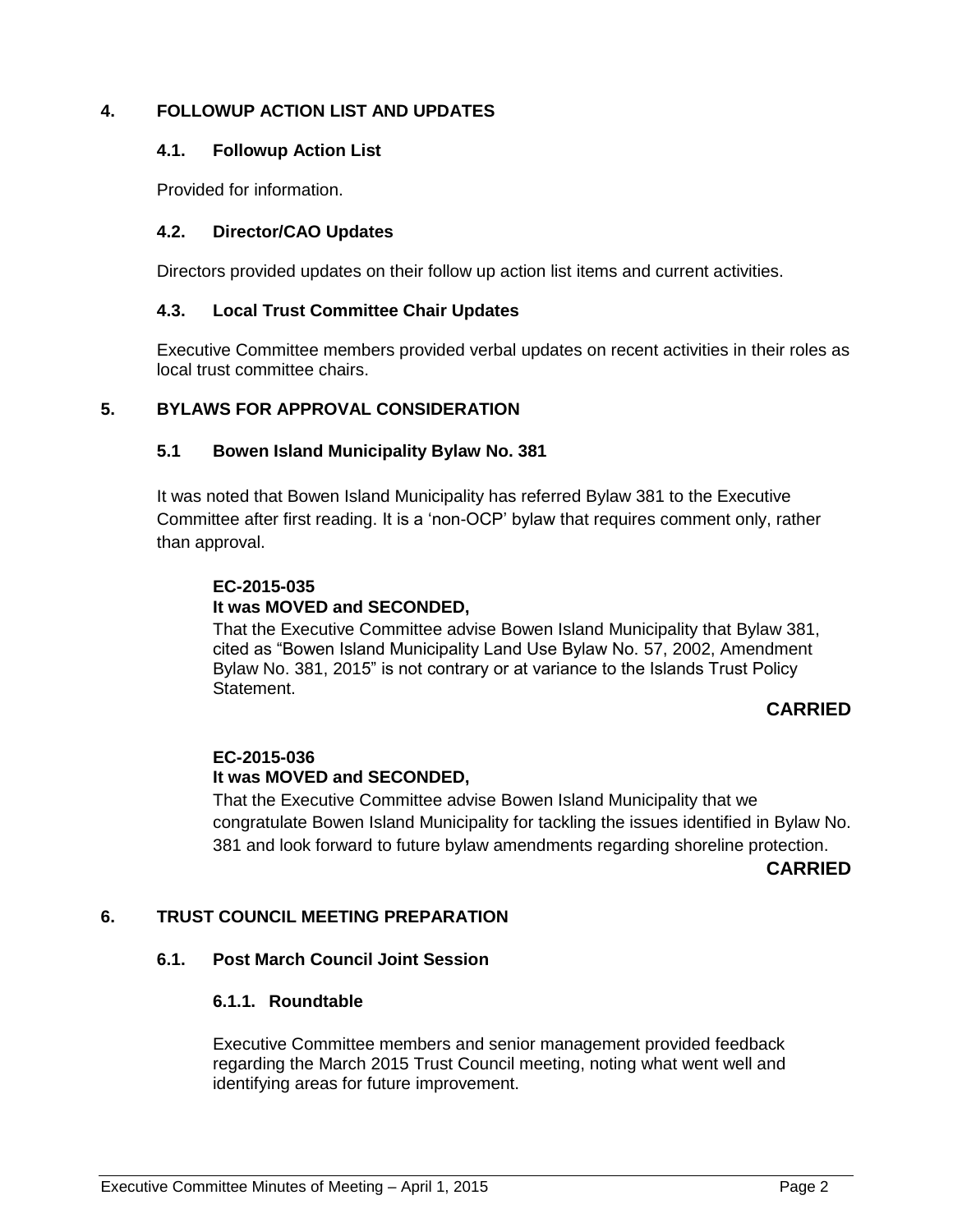# **6.1.2. Trustee Comments/Feedback**

Executive Committee members and senior staff reviewed and discussed the post Council comments provided by Trustee Tony Law.

# **6.2. Draft June 2015 Trust Council Schedule**

## **6.2.1 Draft June 2015 Schedule – Feb/2015**

The draft June 2015 Trust Council meeting schedule, as provided to Trust Council in March 2015, was provided for information.

## **6.2.2 Draft June 2015 Schedule – Mar/2015**

An amended version of the draft June 2015 Trust Council schedule was provided to illustrate potential amendments, based on comments received from trustees. The Executive Committee looked at both versions of the schedule and agreed with a number of changes identified, such as greater time for strategic planning activities, and delay of sessions about marine jurisdiction and respectful workplaces. Staff were asked to return an amended schedule to the next Executive Committee meeting for further review.

The meeting recessed at 12:10 pm. The meeting reconvened at 12:33 pm.

## **6.2.3 Draft Session Outline – San Juan County**

Executive Committee members reviewed a draft session outline, with suggested topics, for a meeting with San Juan County Council members that is planned for the June 2015 Trust Council meeting on Galiano Island. Chair Luckham will contact San Juan County Council representatives to invite them and initiate discussions about meeting topics.

## **6.3 Draft Trust Council Continuous Learning Plan**

Staff were asked to amend the plan in light of changes to the Trust Council meeting schedule for June 2015. The amended plan will be reviewed at a future Executive Committee meeting.

## **7. EXECUTIVE COMMITTEE PROJECTS**

## **7.1 Strategic Planning**

## **7.1.1 Strategic Planning – Approved Process**

An outline of the strategic planning process, previously approved by the Executive Committee, was provided for review and discussion. No amendments to the process were proposed.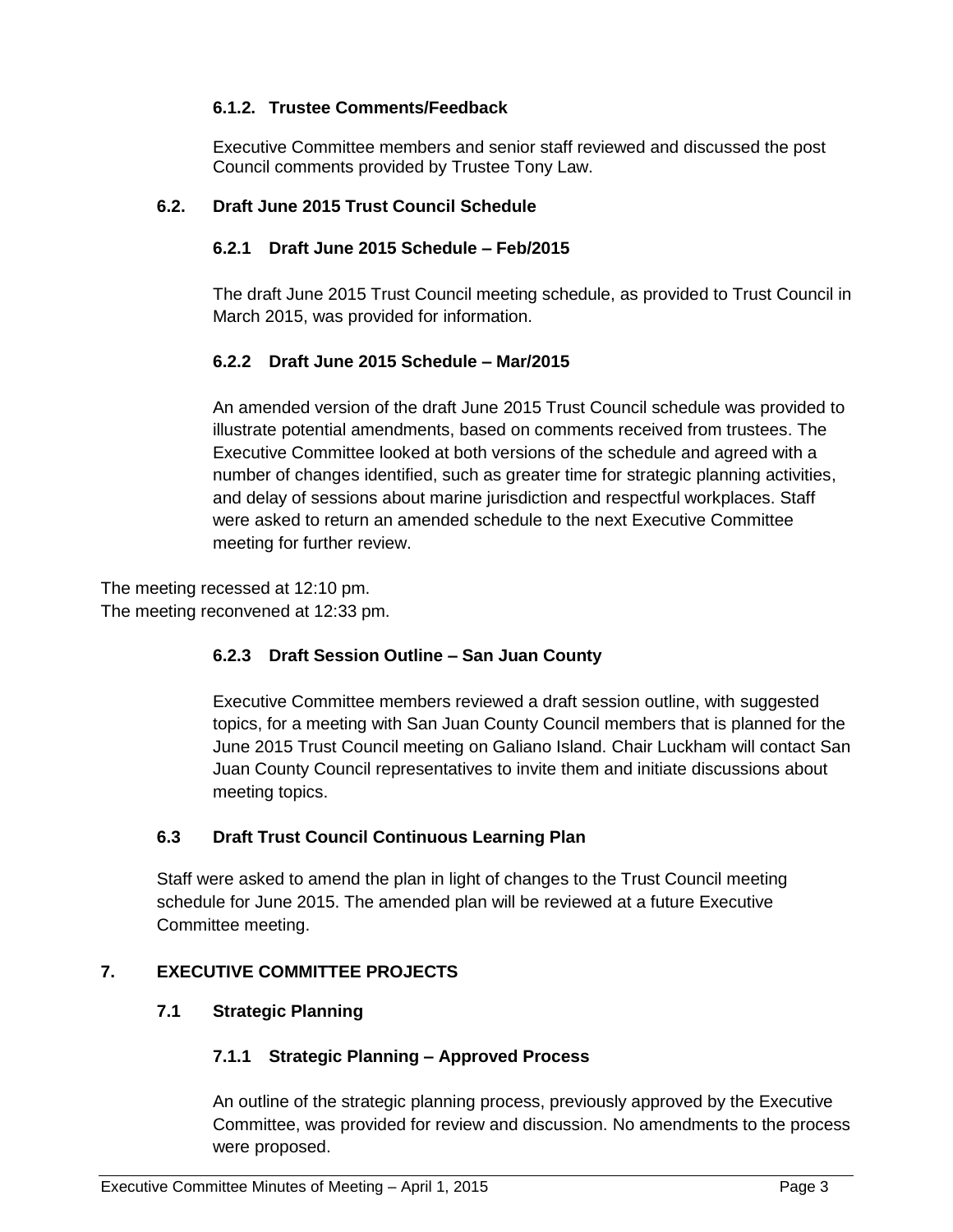# **7.1.2 Trust Council Strategic Planning Session – results re priority objectives**

## **7.1.2.1 Trust Council meeting results**

Executive Committee members reviewed the results of trustee input about potential strategic objectives, as determined at the March 2015 Trust Council meeting. The results were received for information.

## **7.1.2.2 Follow-up survey results**

Executive Committee members reviewed the results of trustee input into a follow-up trustee survey regarding potential strategic objectives. The survey was circulated after the March 2015 Trust Council meeting, due to some technical difficulties experienced during the meeting. The results were received for information.

## **7.1.2.3 Draft Strategic Plan**

The Executive Committee reviewed a Discussion Draft of a Strategic Plan for 2014-2018 and requested staff to issue it as part of a Strategic Plan consultation package that will be sent to Local Trust Committees, the Trust Fund Board, Bowen Island Municipality and Council Committees for review and comment.

## **7.1.3 Trustee Comments**

### **7.1.3.1 T. Law**

Received as information.

## **7.1.3.2 D. Masselink**

Received as information.

## **7.1.3.3 P. Grove**

Received as information.

## **7.1.3.4 M. Mamoser**

Received as information.

### **7.1.4 Next steps – discussion**

CAO Linda Adams noted that, with additional time now allocated for trustee discussion of strategic planning at the June 2015 meeting, it may be possible to get some consultant assistance. Staff were requested to identify a potential consultant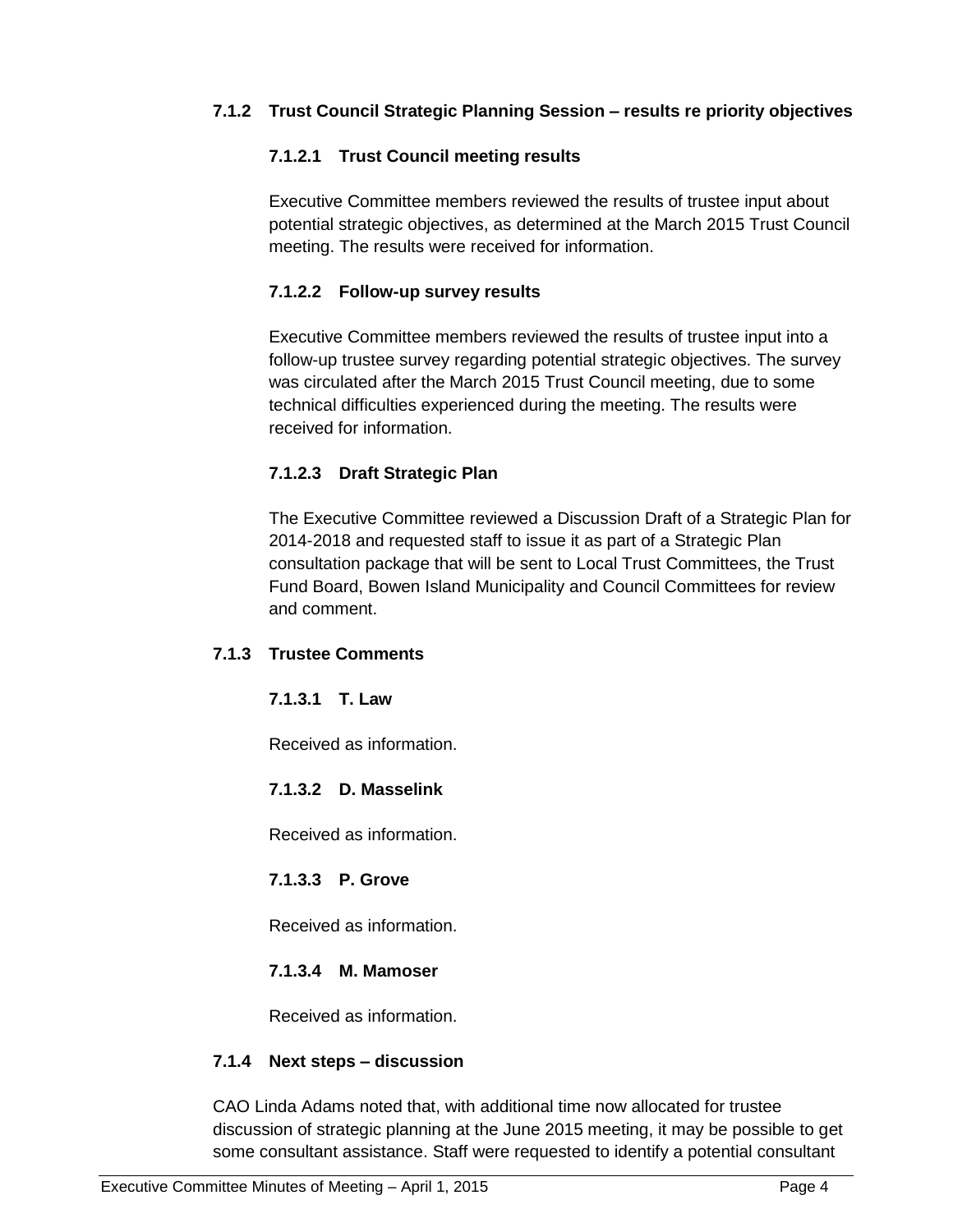and associated costs, and to draft an outline for a Trust Council Strategic Planning session for the next Executive Committee meeting. The CAO noted that no funds had been allocated to Strategic Planning in the 2015-16 budget, but funds could possibly be allocated from Trust Council's contingency budget.

# **7.2 Executive Committee orientation**

# **7.2.1 Plan for EC orientation, continuous learning and on-going responsibilities**

Due to lack of time, Executive Committee orientation topics were deferred to next meeting.

## **7.2.2 Briefing Note - Options for chair orientation session**

The Executive Committee reviewed a briefing from staff that identified options for orientation of those trustees who serve as chairs of various Islands Trust bodies. The orientation would also include some Islands Trust staff, with an emphasis on those who provide support to various meetings. The Executive Committee requested staff to arrange the training session for June 2, 2015, to confirm a contractor to deliver the session, to invite attendees and to provide a draft outline of the session for the next Executive Committee meeting.

## **8. NEW BUSINESS**

### **8.1 Trust Area Services**

## **8.1.1 LTC Chairs report on local advocacy topics**

The Executive Committee members provided verbal updates on local advocacy topics arising from local trust committee meetings.

## **8.1.2 Communications plan**

Staff provided an overview of a draft communications plan. Staff were requested to develop recommendations regarding priorities for the next Executive Committee meeting.

### **8.1.2.1 Facebook usage**

This item was not discussed, due to lack of time.

## **8.1.3 1 pm. Western Canada Marine Response Corporation presentation re geographic oil spill response planning**

Staff from Western Canada Marine Response Corporation gave a presentation to the Executive Committee regarding geographic oil spill response planning. Executive Committee members asked a number of questions and thanked the presenters.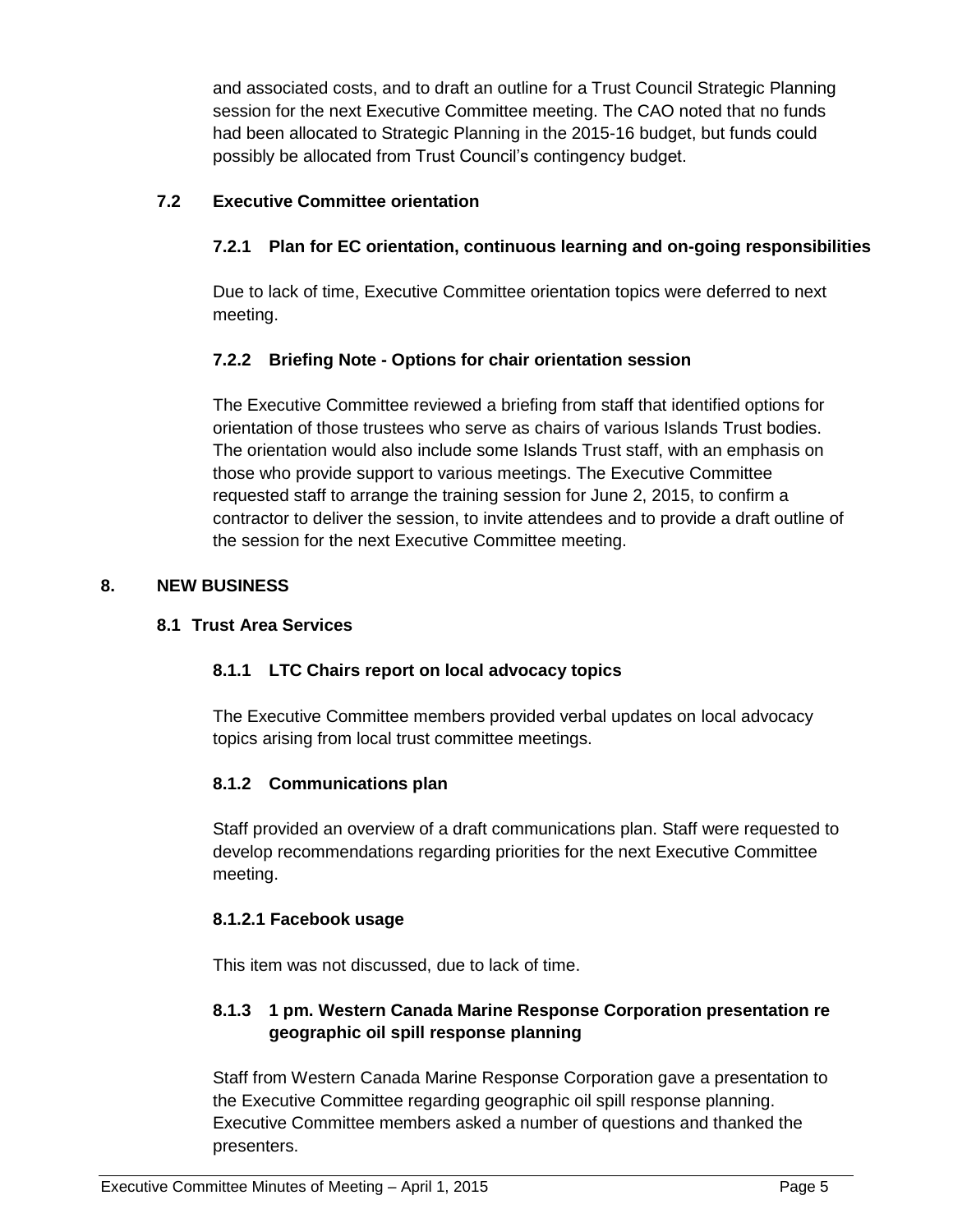## **8.1.4 Bowen Island Municipality website reference to Islands Trust**

Received as information.

# **8.1.5 Briefing – AVICC 2015 Annual Report and Resolutions**

Received as information.

## **8.1.6 BC Ferry Commissioner's Preliminary Price Cap**

Clare Frater provided an overview of the BC Ferry Commissioner news release on the Preliminary Price Cap Decision for the Fourth BC Ferries Performance Term, and explained her difficulty in getting information about the savings achieved through service reductions to BC Ferries' minor routes in 2014.

## **EC-2015-037 It was MOVED and SECONDED,**

That the Executive Committee direct staff to research the amount of Provincial investment that would be required for a 25% fare reduction on the minor routes and return to the Executive Committee with advocacy campaign ideas.

## **CARRIED**

## **EC-2015-038 It was MOVED and SECONDED,**

That the Executive Committee direct the Chair to write a letter to Minister Stone, thanking him for meeting with the Coastal Regional District Chairs group on March 5, 2015.

## **CARRIED**

## **8.1.7 Saanich Inlet Roundtable Invitation for April 14 meeting**

Vice Chair George Grams will consider attending an April 14 meeting about the Saanich Inlet to represent the Islands Trust.

## **8.2 Local Planning Services**

# **8.2.1 Briefing - Local Planning Services Implementation of the Islands Trust Policy Statement**

Received as information. Staff were requested to circulate the briefing to all Trustees for information.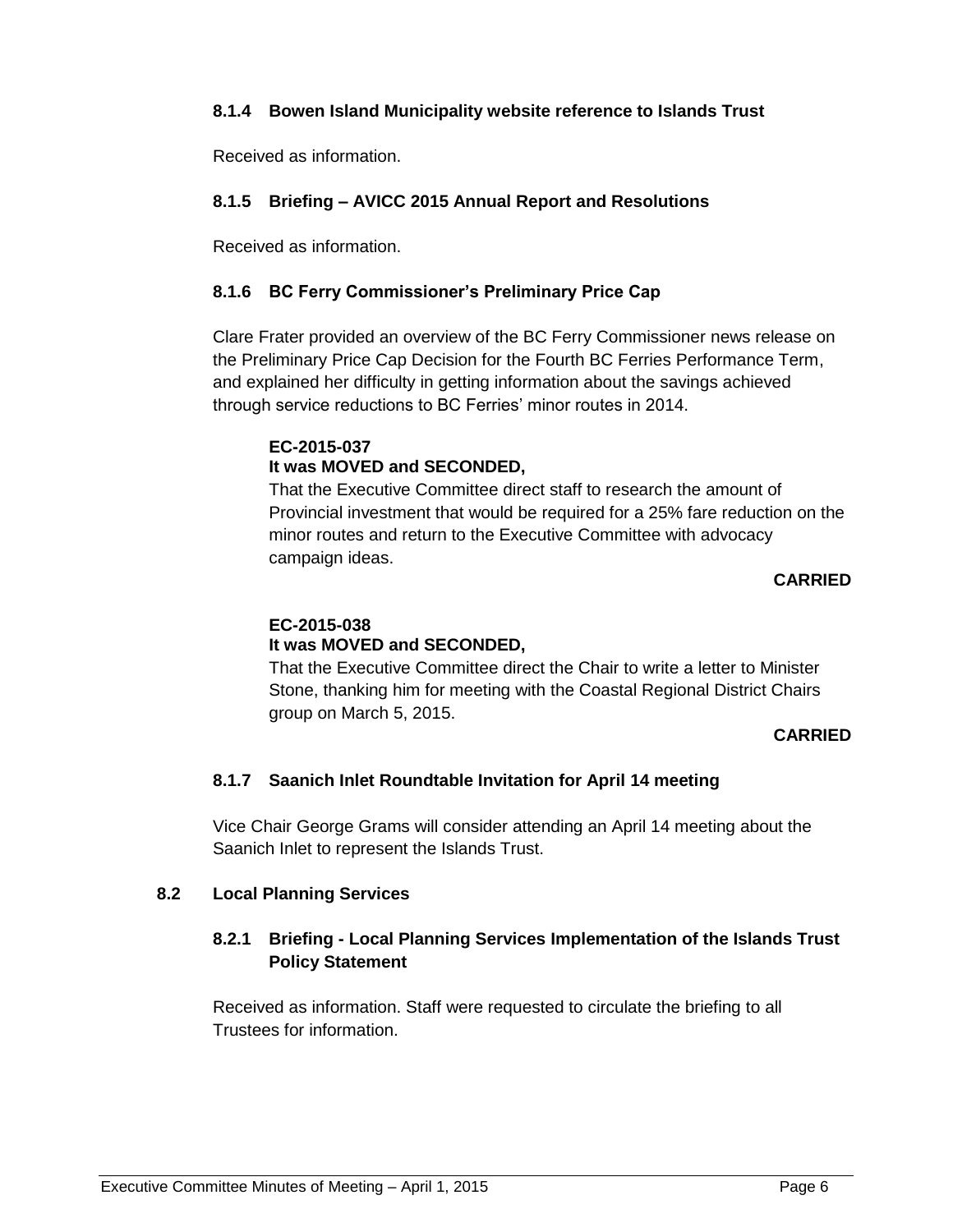### **8.3 Executive/Trust Council**

## **8.3.1 Meeting with ADM Jay Schlosar – potential discussion topics**

Staff provided a draft outline for a meeting with ADM Jay Schlosar, confirmed for May 12. The Executive Committee provided feedback about attendees and discussion topics. Staff will return the outline to the next meeting of the Executive Committee for further discussion.

## **8.3.2 Briefing re Trust Fund Board name change**

## **EC-2015-039**

## **It was MOVED and SECONDED,**

That the Executive Committee direct staff to update the speaking notes on legislative amendment re Trust Fund Board Name Change/Corporate Structure of June 16, 2011 briefing.

#### **CARRIED**

## **8.3.3 EC Meeting Date Change – Oct 7 to Oct 6**

## **EC-2015-040**

## **It was MOVED and SECONDED,**

That the Executive Committee approve changing the date of the Executive Committee meeting from October 7, 2015 to October 6, 2015.

#### **CARRIED**

## **9. CLOSED MEETING**

#### **EC-2015-041 It was MOVED and SECONDED,**

That the meeting be closed to the public subject to Sections  $90(1)(c)(g)$  and (i) of the Community Charter in order to consider matters related to labour relations or other employee relations, litigation affecting the Islands Trust and receipt of advice that is subject to solicitor-client privilege; and subject to Sections 90(2)(b) of the Community Charter in order to consider matters related to information received and held in confidence relating to negotiations between the Islands Trust and the provincial government and that staff attend the meeting.

#### **CARRIED**

The meeting closed to the public at 2:15 pm and reopened at 2:40 pm.

### **10. RISE AND REPORT DECISIONS FROM CLOSED MEETING (if applicable)**

No decisions to report.

### **11. CORRESPONDENCE (for information unless raised for action)**

### **11.1 Trustee Peter Grove re Policy Statement Review**

Received as information.